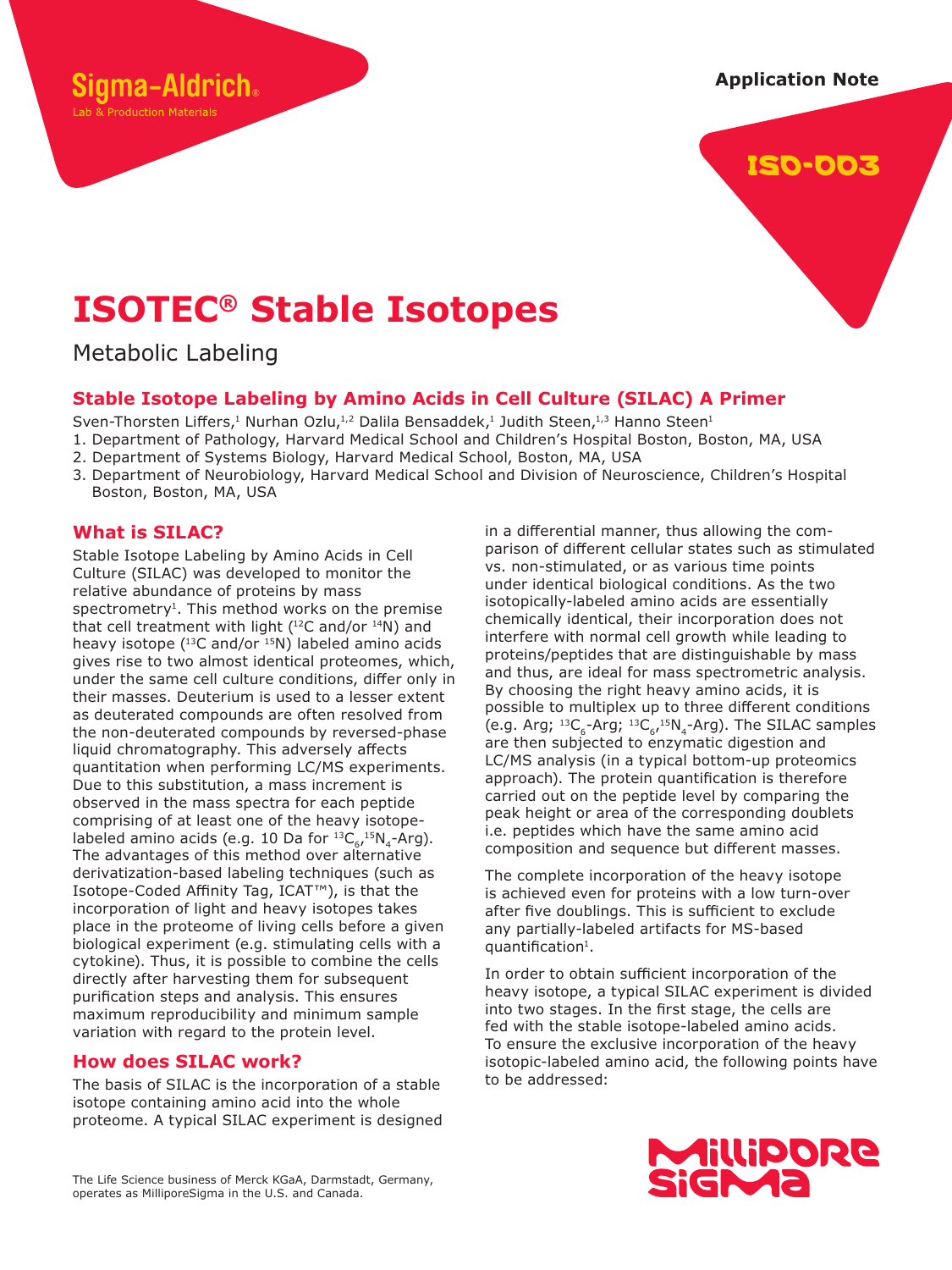- A) Ideally, the substituted amino acid should be essential to guarantee that the cell relies on an external source of this amino acid. The most frequently used essential amino acids are leucine<sup>1</sup> lysine and methionine. In addition to these essential amino acids, arginine has often and successfully been applied to SILAC experiments despite the fact that it is a nonessential amino acid<sup>2</sup>; the availability of exogenous arginine is probably responsible for a down-regulation of arginine biosynthesis. The combined use of e.g. lysine and arginine in conjunction with tryptic digestion lead to a complete labeling of all tryptic peptides (except for the C-terminal peptide). The comprehensive coverage is obtained through the specificity of trypsin to cleave C-terminal to lysine and arginine.
- B) Cells have to be grown in the presence of dialyzed serum to minimize the contamination of non heavy isotope-labeled amino acids.
- C) The use of heavy arginine was reported to lead to partial labeling of proline through metabolic conversion. This conversion results in multiple satellite peaks for all proline-containing tryptic peptides in the heavy state, which in turn affects the accuracy of quantitation. Recently, Krijgsveld *et al*. reported an experimental strategy to correct for this artifact. By using  $[^{15}N_4]$ -arginine in combination with light lysine in the light condition and  $\left[^{13}C_{67}^{15}N_{4}\right]$ -arginine in combination with  $\left[^{13}C_{6}, ^{15}N_{2}\right]$ -lysine in the heavy condition, heavy proline will be formed at the same rate under both conditions (that is,  $\left[^{15}N_1\right]$ -proline and  $\left[^{13}C_5, ^{15}N_1\right]$ proline, respectively), thus providing an internal correction for arginine conversion.<sup>3</sup>

## **Advantages of SILAC**

- No *in vitro* labeling steps are necessary.
- Both amino acids share the same physico-chemical properties.
- No differences in the labeling eficiency are expected.
- Compared with metabolic labeling, using heavy amino acids is sequence specific and results in a constant mass shift.
- The introduction of labeled amino acids leads to an excellent prediction of mass-labeled peptides.
- The detection of several labeled peptides derived from the same protein enables better statistics to quantify the protein level and therefore better confidence in the measurements.<sup>1</sup>

## **Shortcomings of SILAC**

- Division of the ion current in LC/MS experiments in two signals.
- SILAC is limited to cell culture and labeling of whole organisms (such as C. elegans and D. melanogaster).<sup>14</sup>
- Increase of the sample complexity due to the duplets.
- The multiplexing is limited to 3 different conditions.
- The dialyzed FBS might have an influence on the cell fitness.

Figure A shows a SILAC workflow, where cells from two different cell stages are grown in light lysine and heavy lysine  $\left( \left[ {}^{13}C_{6}^{15}N_{2} \right]$ -lysine) containing media. The cell lysates generated under the two different conditions were combined in a 1:1 ratio prior to co-immunoprecipitating the interactors of Aurora-B kinase.

Mass spectrometry data from two different proteins are shown in Figure B and C. Tubulin did not show a significant difference between the light and heavy forms (ratio  $\sim$ 1.0) whereas vimentin is clearly more abundant in heavy labeled, stage B cells (ratio  $\sim$ 2.5) indicating that the association of vimentin to this protein complex is cell cycle dependent.

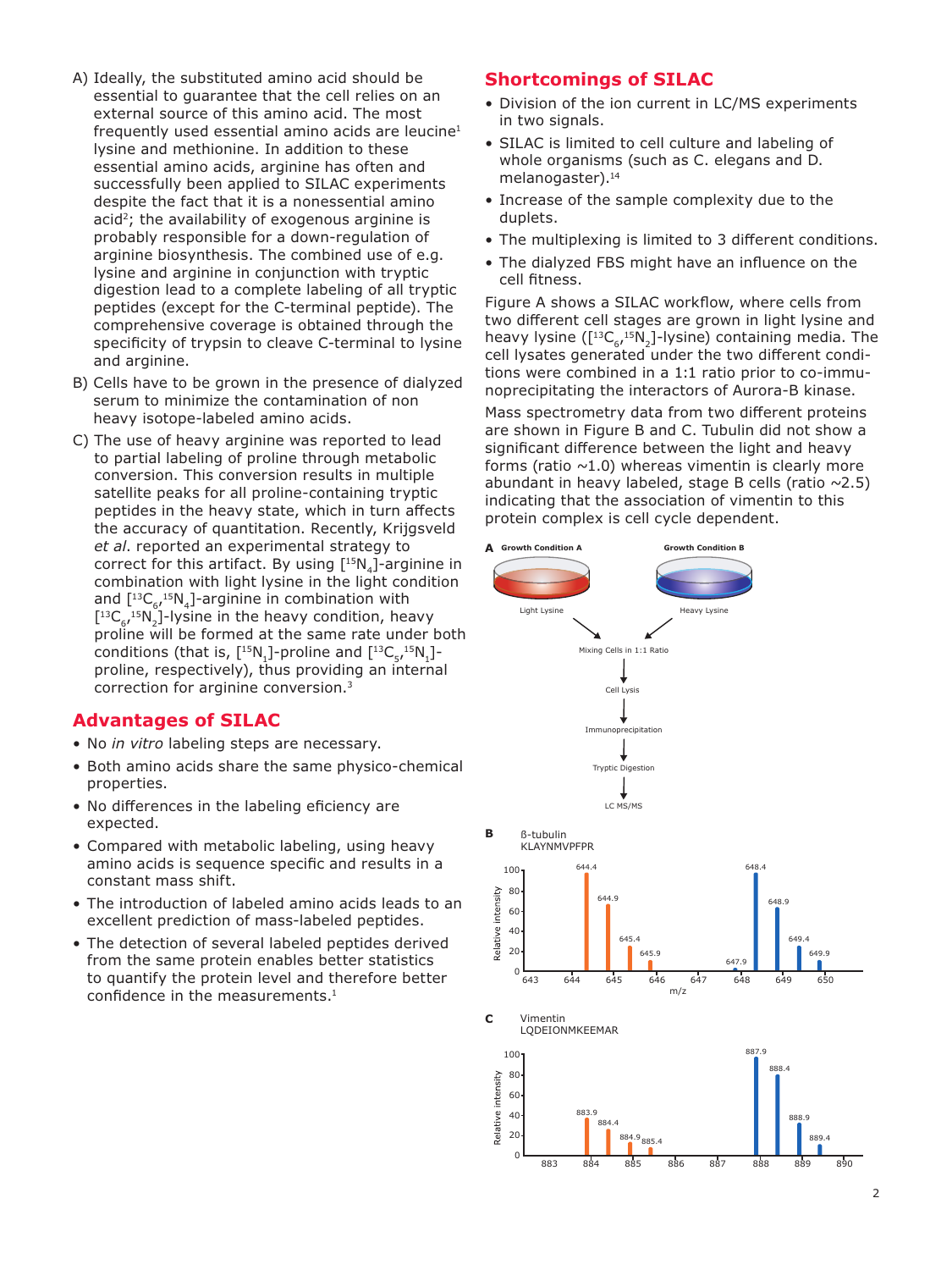## **Examples for SILAC Applications**

SILAC has been widely used to compare proteomes of different cell populations such as cells with and without cytokine stimulation, RNAi knock-down cells vs. wild type or disease vs. normal cells (for details see review Mann, 2006<sup>4</sup>).

Everley *et al*. used the SILAC technology to compare the protein composition of two prostate cancer cell lines, which differ in their metastatic potential. This differential set up aimed to correlate the protein changes with the different metastasis ability of these cell lines.<sup>5</sup>

Another example of a differential SILAC set up was used to determine the cytosolic interaction partners of all four ErbB receptor family members.<sup>6</sup> Due to the usage of stable isotope-labeled amino acids, it was possible to distinguish between false positive and bait specific interactions, both of which are easily detected by mass spectrometry. Any protein that shows a ratio of 1 between controls (i.e. unstimulated or only tag expressing cells) and the real sample (stimulated or bait tagged expressing cells) can be assigned as background protein. Whereas, proteins that specifically interact with the bait will show a ratio significantly different from  $1.^{7,8}$ Recently, Wang *et al*. pointed out that specific but dynamic interactors may not be distinguished from the background proteins. Dynamic interactors result in an equilibrium between two isotopic-labeled forms bound to the bait due to the fast on/off rates, so the ratio would be close to 1. Thus, protein purifications, both before and after mixing the cell lysates, are advisable.<sup>9</sup>

In addition to the determination of protein levels, SILAC approaches are well suited for monitoring changes in post-translational modifications. Examples for these applications include the measurement of changes in protein phosphorylation and methylation.

The utility of SILAC approach in the study of phosphorylation dynamics was demonstrated by Olsen *et al*., who examined phosphorylation dynamics in response to EGF (epidermal growth factor) by using three different arginine isotopes to label cells. This approach facilitated the comparison of three different time points upon EGF stimulation. They reported the temporal profiles of more than 6,500 phosphorylation sites upon growth factor stimulation.<sup>10</sup>

Another example for the use of SILAC for the quantification of protein modifications was presented by Ong *et al*.. They reported a "heavy methyl SILAC" strategy where methylation sites were directly labeled by growing cells under light and heavy methionine conditions. This approach provided more confidence in detection and quantification of protein methylation since the methylated peptides were present in pairs separated by the mass difference of the labeled methyl groups. Using this strategy, it was possible to describe 59 unique methylation sites on 33 different proteins in HeLa cells.<sup>11</sup>

The use of SILAC for more comprehensive quantitation of several protein modifications was recently demonstrated by Bonenfant *et al*. and Vermeulen *et al*. Both groups used SILAC for the study of various histone modifications. While Bonenfant *et al*. used the SILAC approach for a comprehensive analysis of the dynamics of histone modifications (i.e. acetylation, methylation and phosphorylation) changes through cell cycle<sup>12</sup>, Vermeulen *et al*. took a SILAC based histone peptide pull-down approach to screen specific interactors of histone H3 trimethylated on Lys-4 (H3K4me3). They showed that basal transcription factor TFIID specifically binds to H3K4me3. Using triple SILAC pull-down assays, they further showed that H3dimethylation on Arg-2 inhibits TFIID binding to H3K4me3, whereas acetylation facilitates this interaction.<sup>13</sup>

#### **Summary**

In summary, SILAC has proved to be a powerful method to quantify the relative differential changes in protein complexes. Due to the fact that the isotopic labels are introduced very early during normal cell growth, SILAC has the great advantage of carrying all the steps from purification to data analysis together with the proper internal control.